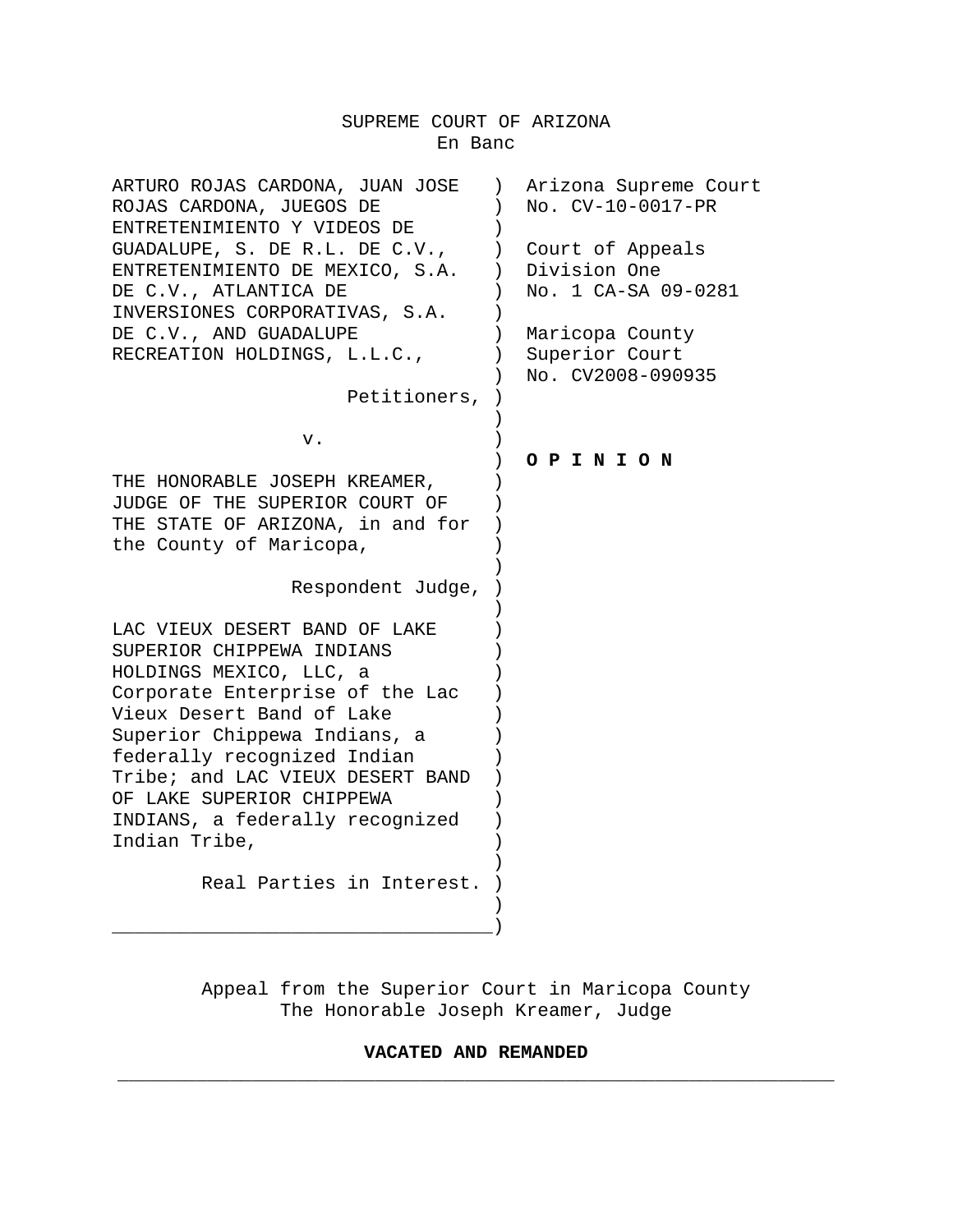Order of the Court of Appeals, Division One Filed Dec. 17, 2009

\_\_\_\_\_\_\_\_\_\_\_\_\_\_\_\_\_\_\_\_\_\_\_\_\_\_\_\_\_\_\_\_\_\_\_\_\_\_\_\_\_\_\_\_\_\_\_\_\_\_\_\_\_\_\_\_\_\_\_\_\_\_\_\_

ALVAREZ & GILBERT, PLLC SCOTTS SCOTTS AND RESERVE SCOTTS SCOTTS. By John T. Gilbert Randy A. McCaskill

And

HYMEL DAVIS & PETERSEN, LLC Baton Rouge, LA By Michael Reese Davis Attorneys for Arturo Rojas Cardona, Juan Jose Rojas Cardona, Juegos de Entretenimiento y Videos de Guadalupe, S. de R.L. de C.V., Entretenimiento de Mexico, S.A. de C.V., Atlantica de Inversiones Corporativas, S.A. de C.V., and Guadalupe Recreation Holdings, L.L.C. ROSETTE & ASSOCIATES, PC and the chandler chandler By Robert A. Rosette Saba Bazzazieh

Little Fawn Boland San Francisco, CA Attorneys for Lac Vieux Desert Band of Lake Superior Chippewa Indians Holdings Mexico, LLC, and Lac Vieux Desert Band of Lake Superior Chippewa Indians

\_\_\_\_\_\_\_\_\_\_\_\_\_\_\_\_\_\_\_\_\_\_\_\_\_\_\_\_\_\_\_\_\_\_\_\_\_\_\_\_\_\_\_\_\_\_\_\_\_\_\_\_\_\_\_\_\_\_\_\_\_\_\_\_

### **B A L E S**, Justice

**¶1** This case involves an attempt to serve process on persons and business entities in Mexico via postal channels and email. We hold that such service is incompatible with Mexico's accession to the Convention on the Service Abroad of Judicial and Extrajudicial Documents in Civil or Commercial Matters (the "Hague Service Convention"), which provides that service of foreign judicial documents in Mexico must be made through Mexico's Ministry of Foreign Affairs.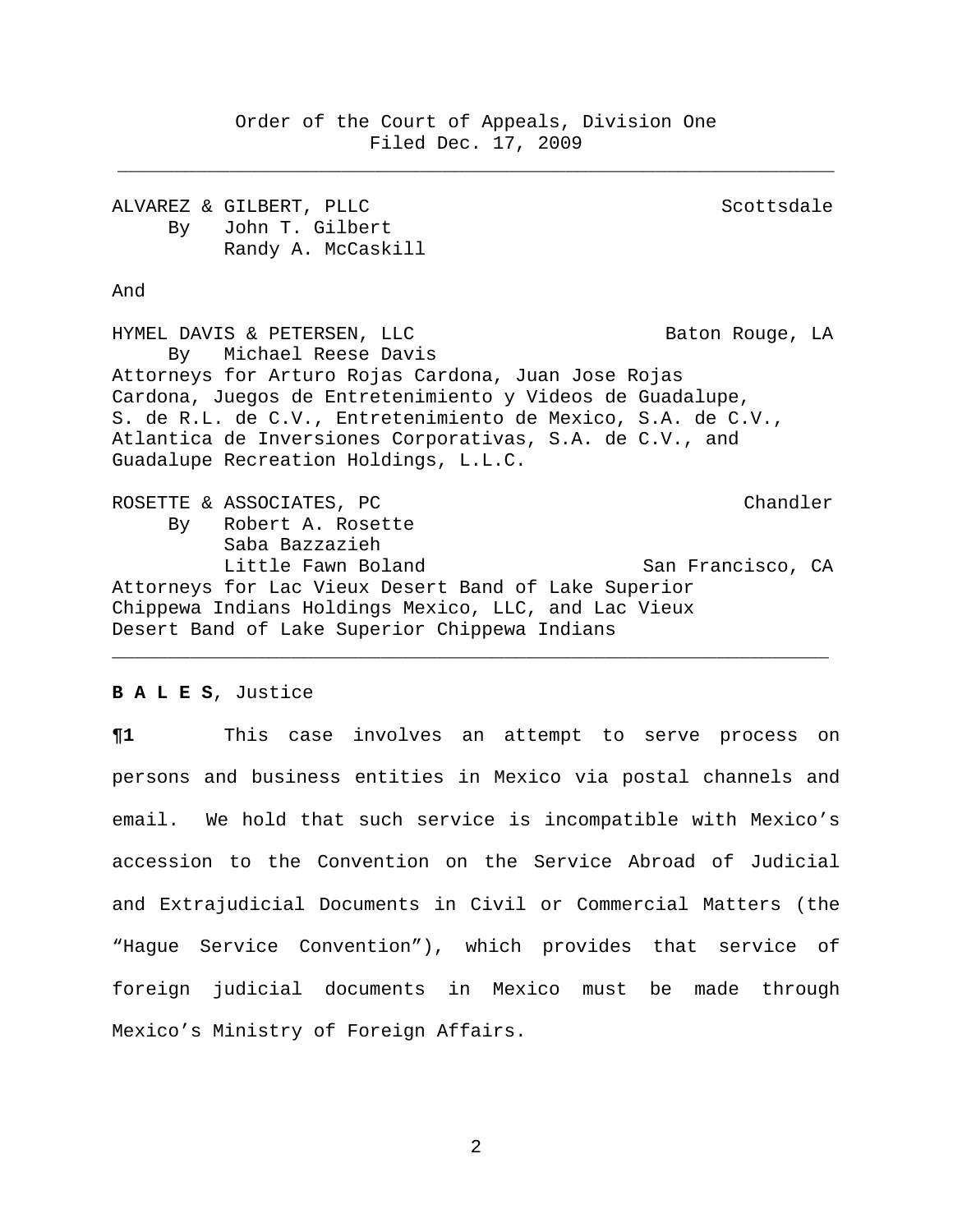**¶2** In 2008, the Lac Vieux Desert Band of Lake Superior Chippewa Indians and a holding company created by the Tribe (collectively, the "Tribe") filed an action in the Maricopa County Superior Court against Arturo and Juan Jose Rojas Cardona and four corporate entities (collectively, the "Six Defendants"). The Tribe also sued several other defendants that are not relevant to this opinion. The lawsuit concerns the Tribe's investment in a casino project in Guadalupe, Mexico.

**¶3** The Tribe moved ex parte for alternative service on the Six Defendants. The superior court, although later observing that each proposed method of service was likely insufficient standing alone, approved the "cobbling together" of service by the following means: (1) certified mail to the Six Defendants' attorneys of record at their domestic addresses; (2) email to Juan Jose Rojas Cardona at two addresses; (3) Federal Express delivery to the Six Defendants with return receipt requested at an address in Mexico where the parties had previously met; and (4) mail to Arturo Rojas Cardona at his last known domestic addresses.

**¶4** The Tribe complied with the order but did not receive delivery confirmation at the Mexican address. The Tribe also did not receive a return receipt for the mailings sent domestically to Arturo Rojas Cardona, but the superior court

3

**I.**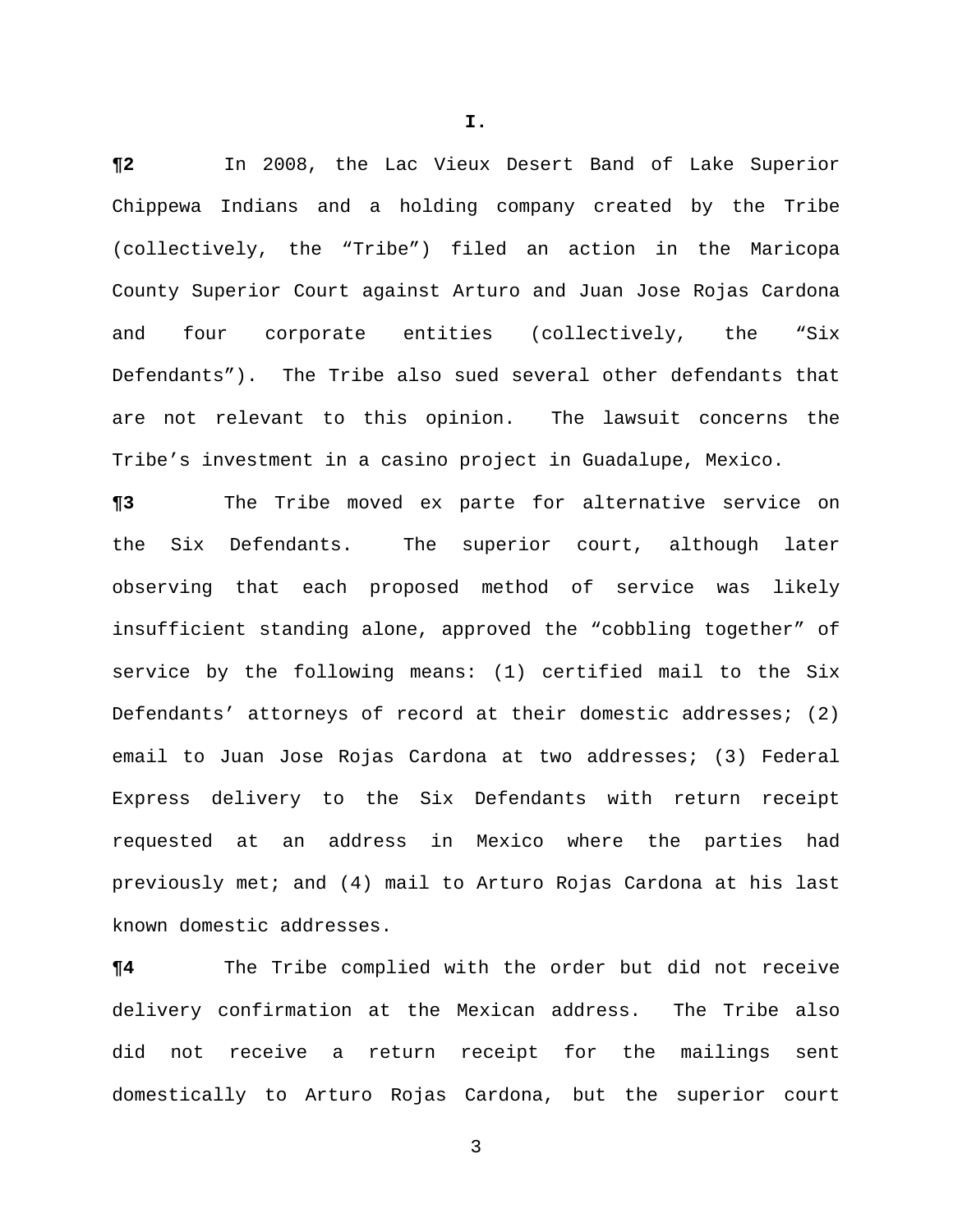deemed service by these mailings to be complete. *Cf.* Ariz. R. Civ. P. 4.2(c) (allowing service by mail outside Arizona but requiring a signed and returned receipt). The Six Defendants made a limited appearance and moved to dismiss for insufficiency of service of process, arguing that the alternative process violated the Hague Service Convention and Arizona Rule of Civil Procedure 4.2. Denying the motion, the superior court concluded that the Hague Service Convention did not prohibit the alternative methods of service it previously ordered. The court of appeals declined special action jurisdiction.

**¶5** Because the proper method of service on persons and business entities in Mexico is an issue of statewide importance, we granted review to consider whether the Hague Service Convention allows service there by the means approved by the superior court. $^1$  We have jurisdiction under Article 6, Section 5(3) of Arizona's constitution and Arizona Revised Statutes ("A.R.S.") section 12-120.24 (2003).

#### **II.**

**¶6** Service of process in a foreign country is governed by Arizona Rule of Civil Procedure 4.2 and the Hague Service

<sup>1</sup> We declined to review the superior court's rulings on motions to dismiss for lack of personal jurisdiction and subject matter jurisdiction. Of the Six Defendants, one corporation (Juegos de Entretenimiento y Videos de Monterrey) is not a Petitioner here. The Petitioners are the other Six Defendants and Guadalupe Recreation Holdings, L.L.C.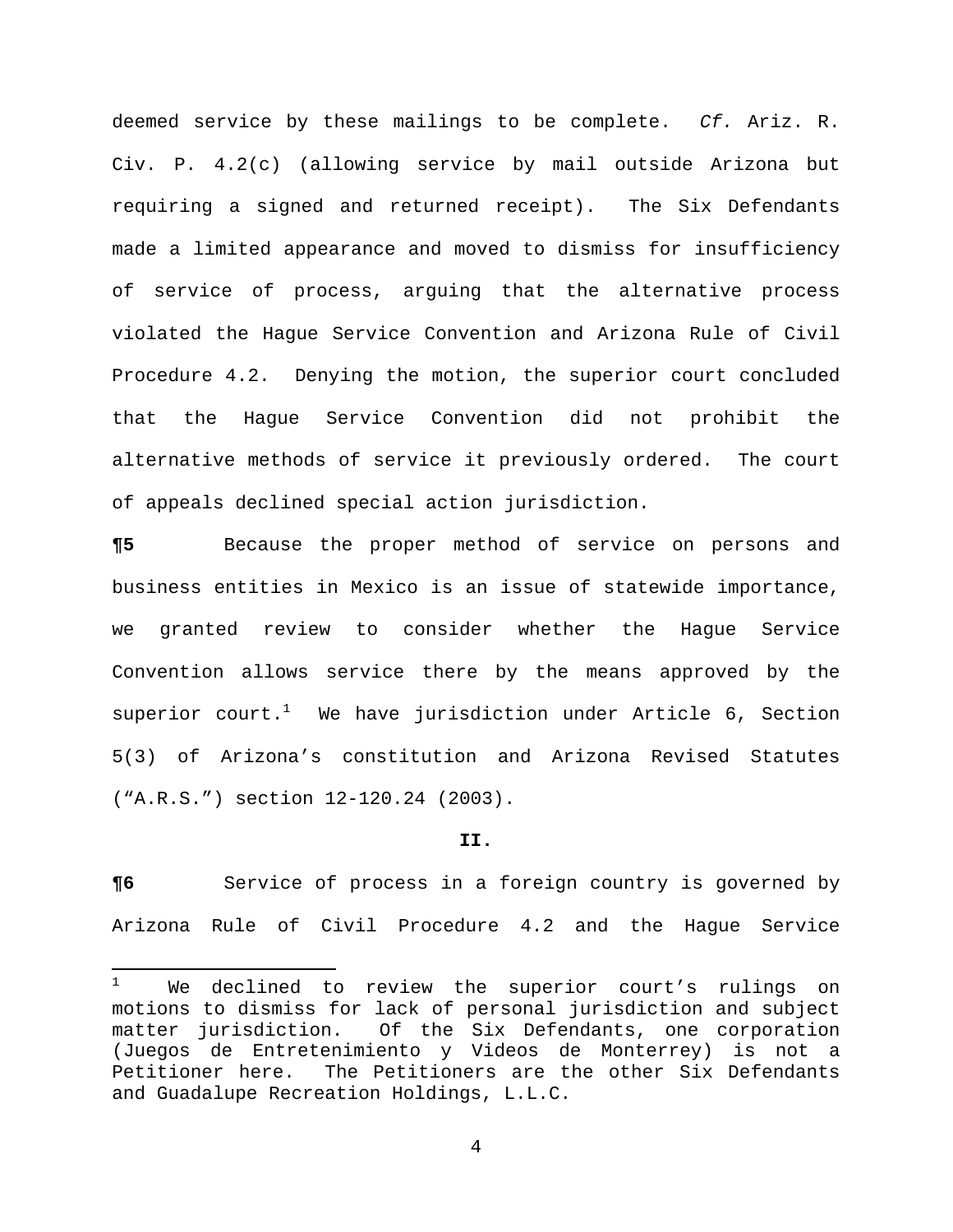Convention. Rule 4.2(i)(1) generally provides that service may be effected outside the United States on individuals by any internationally agreed means reasonably calculated to give notice, such as the means authorized by the Convention. A court may also direct service "by other means not prohibited by international agreement." Ariz. R. Civ. P. 4.2(i)(3). Rule 4.2(k) contains similar provisions for service abroad on corporations or partnerships and other unincorporated associations. Thus, if the Convention applies, its provisions determine whether the superior court properly ordered alternative service.

**¶7** The Convention is a multilateral treaty formulated in 1964 by the Tenth Session of the Hague Conference of Private International Law. *See Volkswagenwerk Aktiengesellschaft v. Schlunk*, 486 U.S. 694, 698 (1988). The United States ratified the Convention without reservation in 1967. *Id.*; Hague Service Convention, Nov. 15, 1965, 20 U.S.T. 361, 658 U.N.T.S. 163. Although Mexico was not an original signatory, it acceded to the Convention in 1999 by depositing an instrument of accession with the Ministry of Foreign Affairs of the Netherlands. *See* Hague Service Convention at art. 28; Accession (with Declarations) of Mexico to the Hague Service Convention, 2117 U.N.T.S. 318 (2000).

**¶8** The Convention seeks "to provide a simpler way to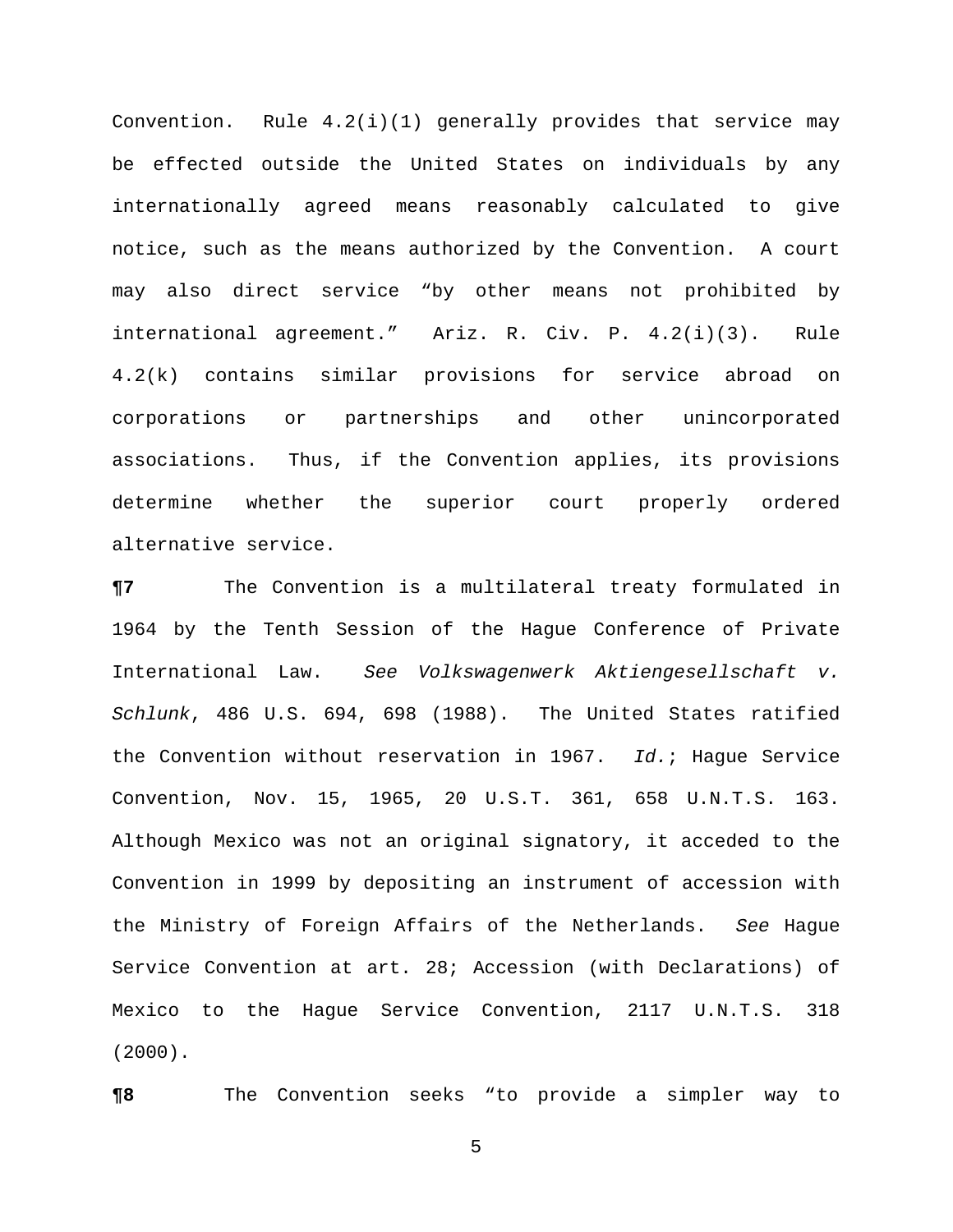serve process abroad, to assure that defendants sued in foreign jurisdictions . . . receive actual and timely notice of suit, and to facilitate proof of service abroad." *Schlunk*, 486 U.S. at 698*.* Broad in scope, the Convention applies "in all cases, in civil or commercial matters, where there is occasion to transmit a judicial or extrajudicial document for service abroad." Hague Service Convention at art. 1. The Convention does not apply, however, "where the address of the person to be served with the document is not known." *Id.*

**¶9** The Convention requires each contracting state to establish a central authority to "receive requests for service coming from other contracting [s]tates." *Id.* at art. 2. Once a central authority receives a request for service that complies with the Convention, it must "itself serve the document" or "arrange to have it served by an appropriate agency." *Id.* at arts. 3, 5. The central authority then provides the applicant with a certificate identifying how the document was served or the reasons that prevented service. *Id.* at art. 6. Through these procedures, "[t]he Convention provides simple and certain means by which to serve process on a foreign national." *Schlunk*, 486 U.S. at 706. Complying with the Convention may also facilitate subsequent efforts by parties to enforce their judgments abroad. *Id.*

**¶10** The Convention also contemplates certain alternative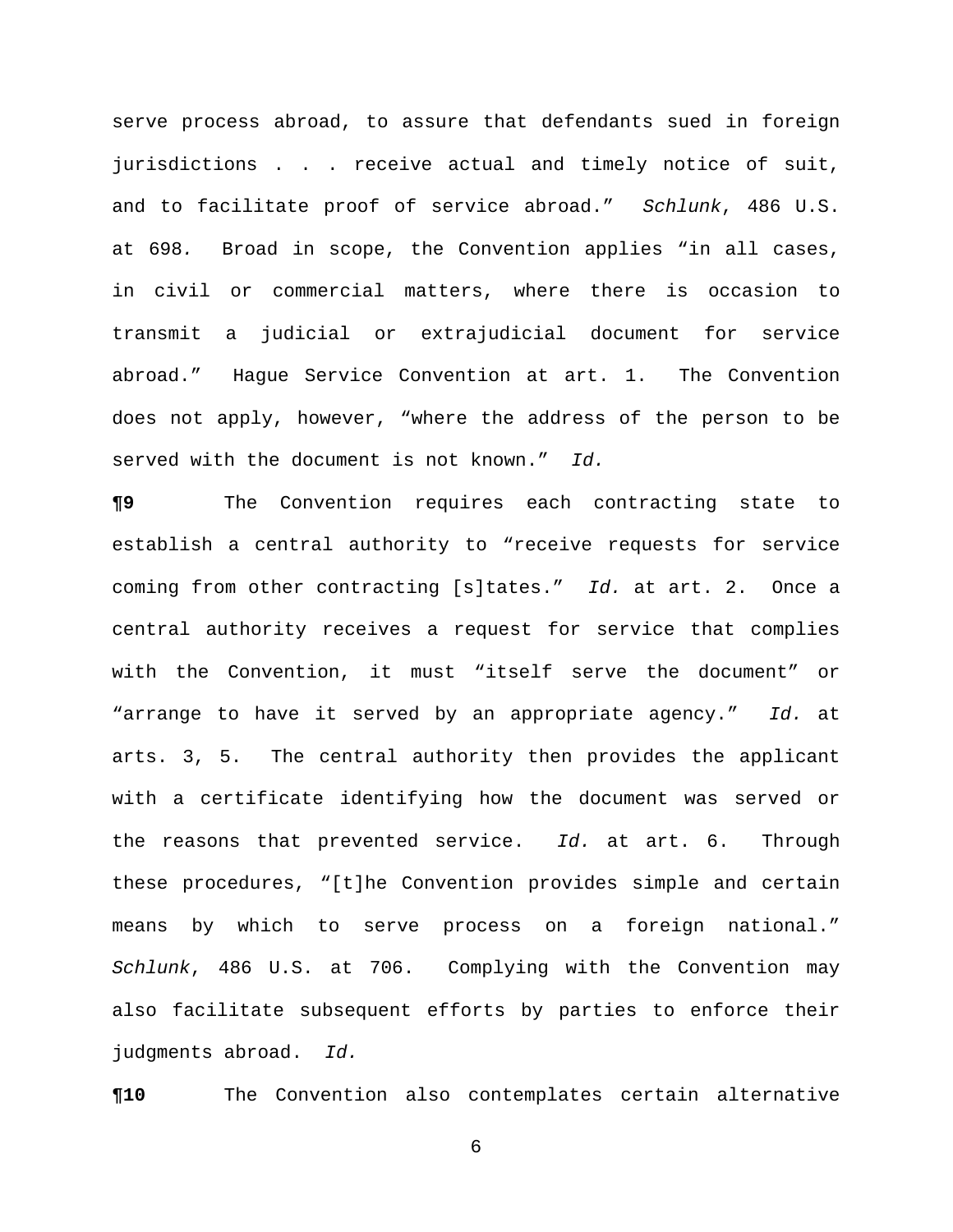means of service under Article 8, which allows service through a state's diplomatic or consular agents, and Article 10, which allows judicial documents to be sent directly to persons abroad via postal channels or by personal service "through the judicial officers, officials, or other competent persons of the [s]tate of destination." Hague Service Convention at arts. 8, 10. Significantly, the Convention permits a contracting state to object to the alternative means of transmission provided in Article 8 (except as concerns service on a national of the state in which the documents originate) and Article 10. *Id.*; *see also id*. at art. 21 (allowing each contracting state to inform the Dutch Ministry of Foreign Affairs of any "opposition to the use of methods of transmission pursuant to articles 8 and 10").

**¶11** Mexico has objected to these alternative methods of service. Its instrument of accession, which includes declarations clarifying Mexico's position with respect to various articles of the Convention, opposes service to persons in Mexican territory under Articles 8 and 10. Accession (with Declarations) of Mexico, 2117 U.N.T.S. at 319 ¶¶ IV, V. Thus, service through Mexico's central authority, its Ministry of Foreign Affairs, is the exclusive means by which service may be accomplished in Mexico. *See* Restatement (Third) of Foreign Relations Law § 471 cmt. e (1987) ("[F]or states that have objected to all of the alternative methods, service through the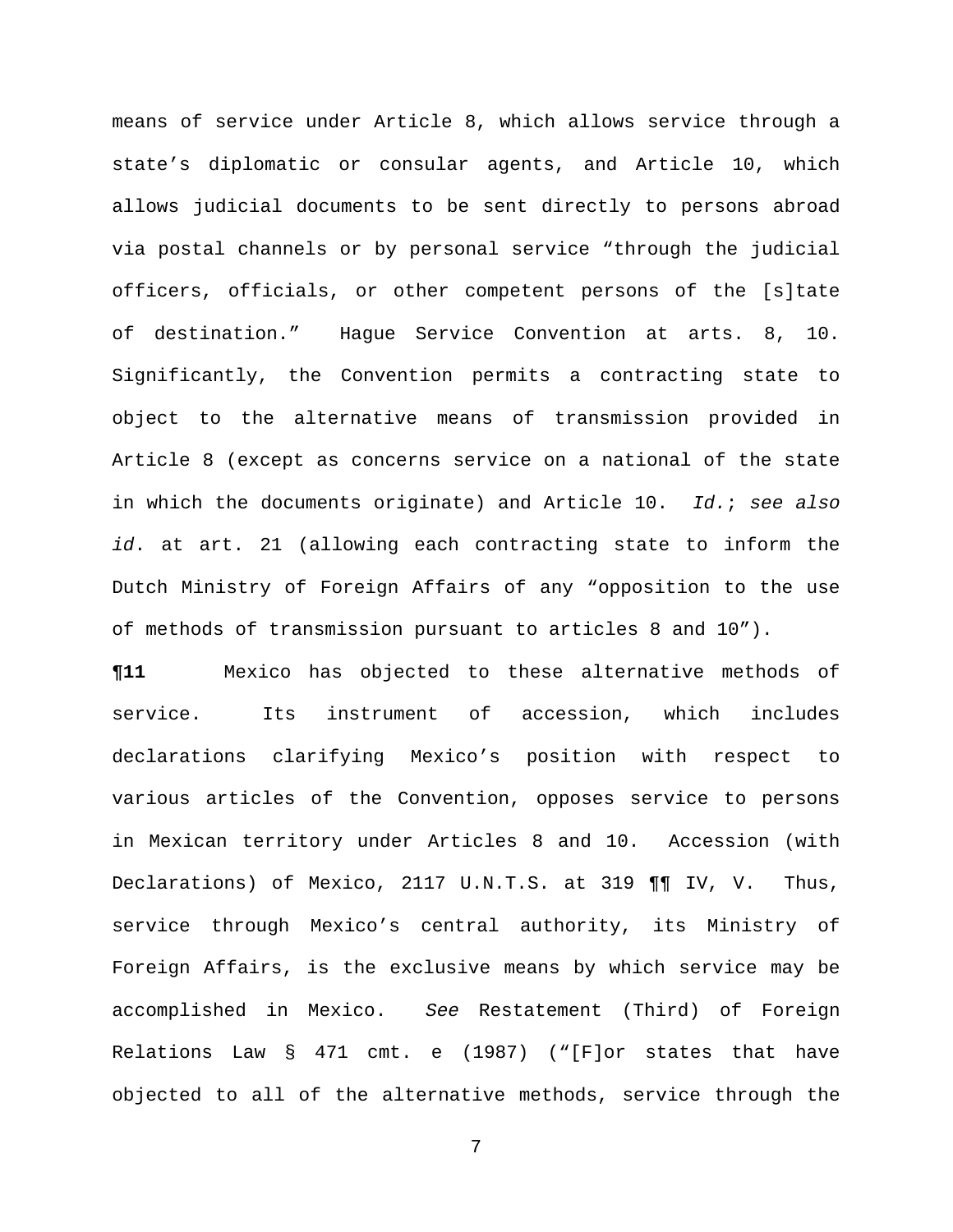Central Authority is in effect the exclusive means.").<sup>2</sup>

**¶12** Some confusion has nevertheless arisen regarding Mexico's reservations against the use of alternative service. When Mexico deposited its instrument of accession, the Dutch Ministry requested either an English or French translation of Mexico's Spanish declarations for distribution to the other contracting states. Charles B. Campbell, *No Sirve: The Invalidity of Service of Process Abroad by Mail or Private Process Server on Parties in Mexico Under the Hague Service Convention*, 19 Minn. J. Int'l L. 107, 121 n.69 (2010). Mexico provided the Ministry with an English "courtesy translation" that mistranslated Mexico's objection to Article 10 as: "[T]he United Mexican States are opposed to the direct service of documents *through diplomatic or consular agents* to persons in Mexican territory according to the procedures described in subparagraphs a), b) and c)." English Courtesy Translation of Accession (with Declarations) of Mexico to the Hague Service Convention, 2117 U.N.T.S. 318, 321 ¶ V (2000) (emphasis added).

**¶13** This mistranslation, which erroneously inserts the modifier "through diplomatic or consular agents" into the

<sup>2</sup> Mexico's accession to the Convention does recognize that, after its Ministry of Foreign Affairs forwards documents to an appropriate Mexican judicial authority, the judicial authority may use simplified procedures to effect service in certain circumstances. *See* Accession (with Declarations) of Mexico, 2117 U.N.T.S. at 319 ¶ V.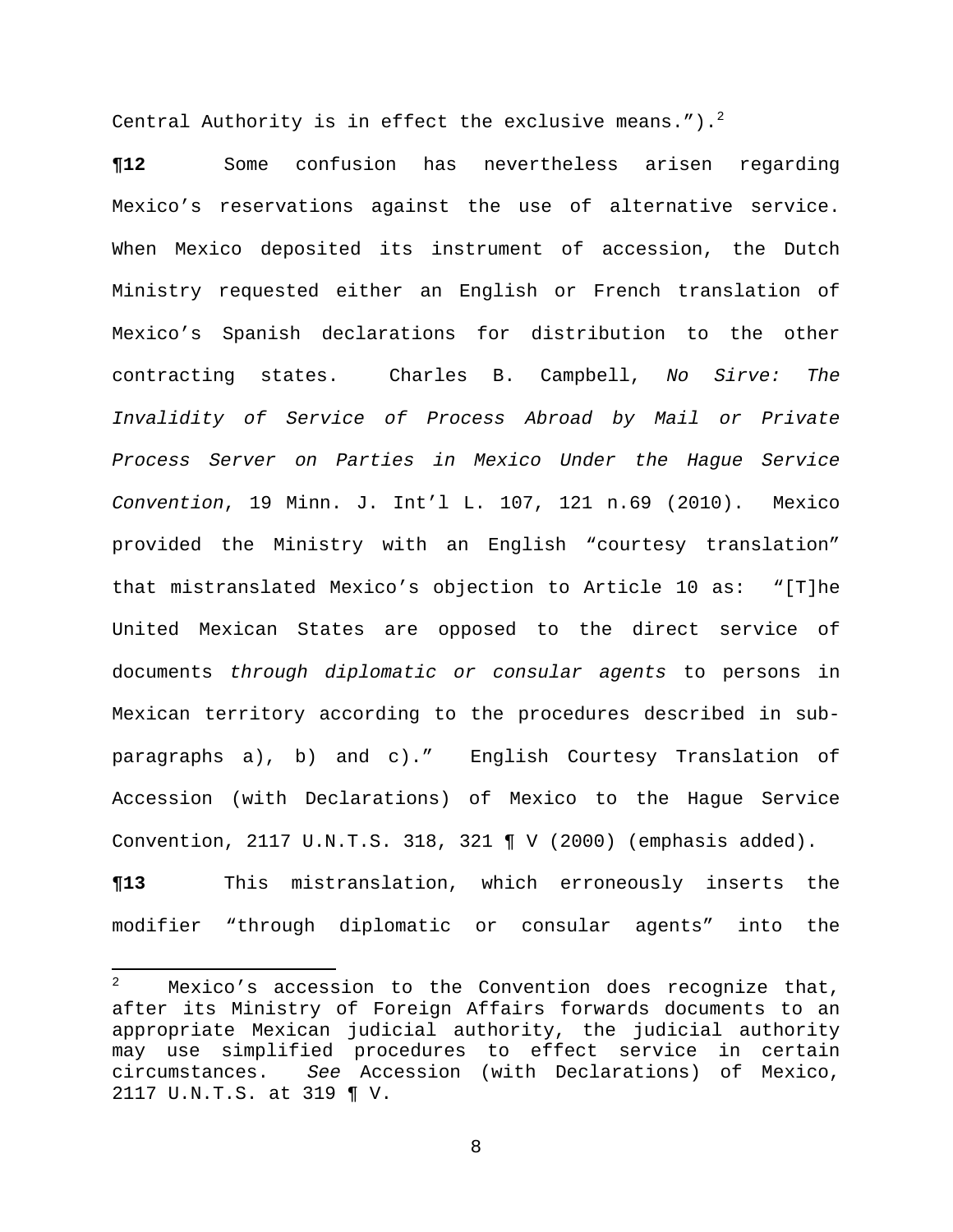original Spanish version, has caused some U.S. courts and agencies to conclude that Mexico objects to alternative methods of service only when attempted through diplomatic or consular agents. *See, e.g.*, *UNITE Nat'l Ret. Fund v. Ariela, Inc.*, 643 F. Supp. 2d 328, 333-34 (S.D.N.Y. 2008) (relying on "courtesy translation" and concluding that because Mexico's Article 10 declaration "restricts its objection to service through 'diplomatic or consular agents,'" Mexico's declaration "does not expressly prohibit or object to service via postal channels"); U.S. Dep't of State, Circular: International Judicial Assistance Mexico (advising that service may be accomplished in Mexico by international registered mail because "no provision in Mexic[an] law specifically prohibit[s]" such service).<sup>3</sup>

**¶14** The English "courtesy translation" was not Mexico's instrument of accession, but was submitted so that the Dutch Ministry could transmit a depositary notification of Mexico's accession to the other contracting states. Campbell, *supra*, at 120-21. Mexico's President signed, and its Senate ratified, the instrument of accession in Spanish, making these Spanish

<sup>3</sup>  *Available at* http://web.archive.org/web/20080328041048/http ://travel.state.gov/law/info/judicial/judicial\_677.html (last visited July 21, 2010); *revised* October 2009 to state "[w]hile cases have been reported where U.S. courts have accepted alternative methods of service, Mexico's accession to the Hague Service Convention indicates that service through the Mexico Central Authority is the exclusive method available." *Available at* http://travel.state.gov/law/judicial/judicial\_677.html (last visited July 21, 2010).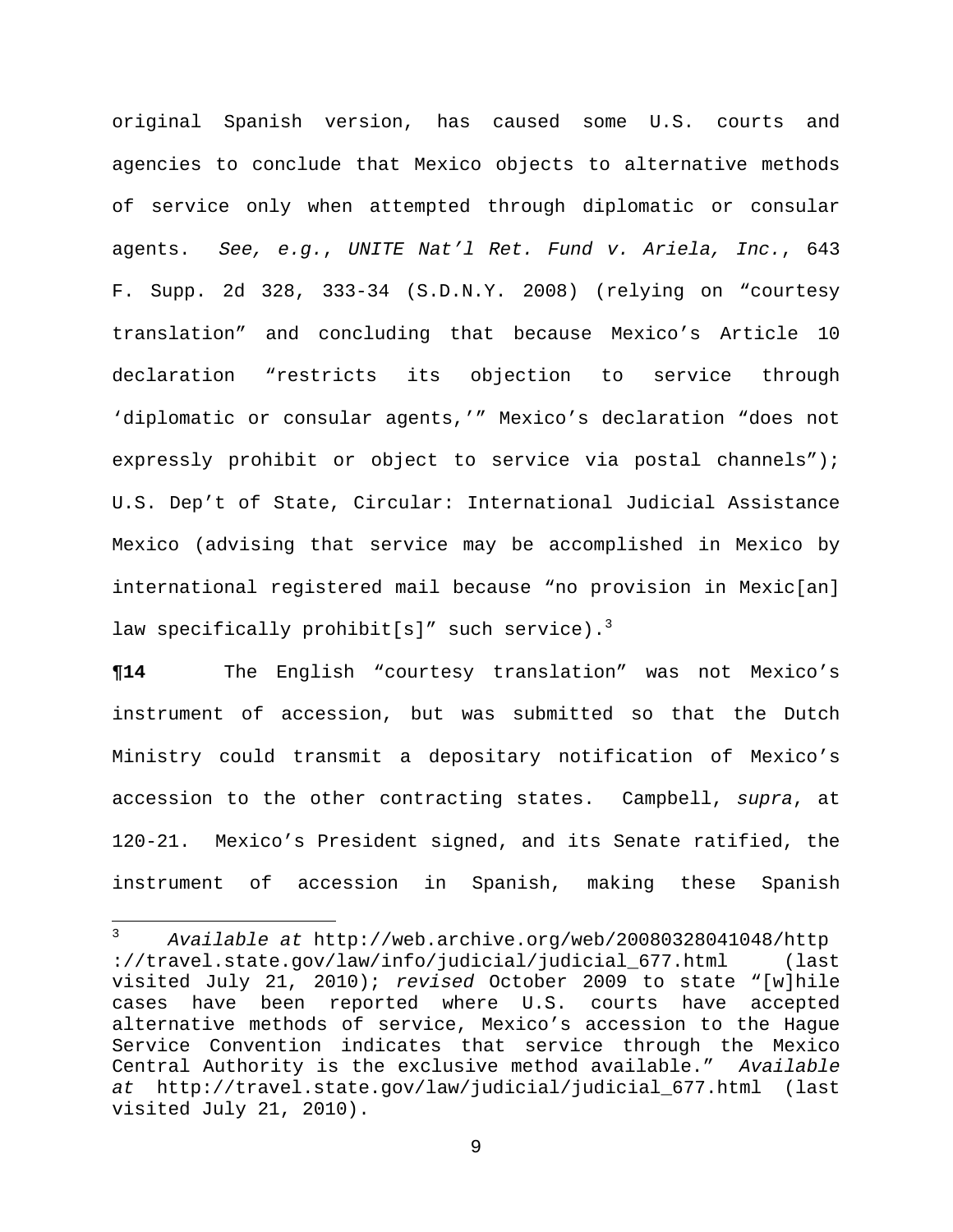declarations evidence of Mexico's intent to disallow alternative service. *Id.* at 120-21, 126-27 & n.87; *see also Schlunk*, 486 U.S. at 700 (noting that to ascertain the meaning of treaties, courts "may look beyond the written words to the history of the treaty, the negotiations, and the practical construction adopted by the parties"). We also note that the reference to service "through diplomatic or consular agents" in the English "courtesy translation" of Mexico's objections to Article 10 is somewhat anomalous on its face, inasmuch as Article 10, unlike Article 8, does not concern service through diplomatic or consular officials.

**¶15** The original Spanish declaration, not the English "courtesy translation," expresses the intent and determines the terms of Mexico's accession to the Convention. *Cf. Todok v. Union State Bank*, 281 U.S. 449, 454 (1930) (stating that for a treaty ratified in French, the French text, not the English translation, controlled). Compliance with the Convention, as acceded to by Mexico, is "mandatory in all cases to which it applies." *Schlunk*, 486 U.S. at 699, 705 ("By virtue of the Supremacy Clause, U.S. Const., Art. VI, the Convention pre-empts inconsistent methods of service prescribed by state law."); *see also Kadota v. Hosogai*, 125 Ariz. 131, 134, 608 P.2d 68, 71 (App. 1980) ("Arizona cannot attempt to exercise jurisdiction under a rule promulgated by its courts if that rule would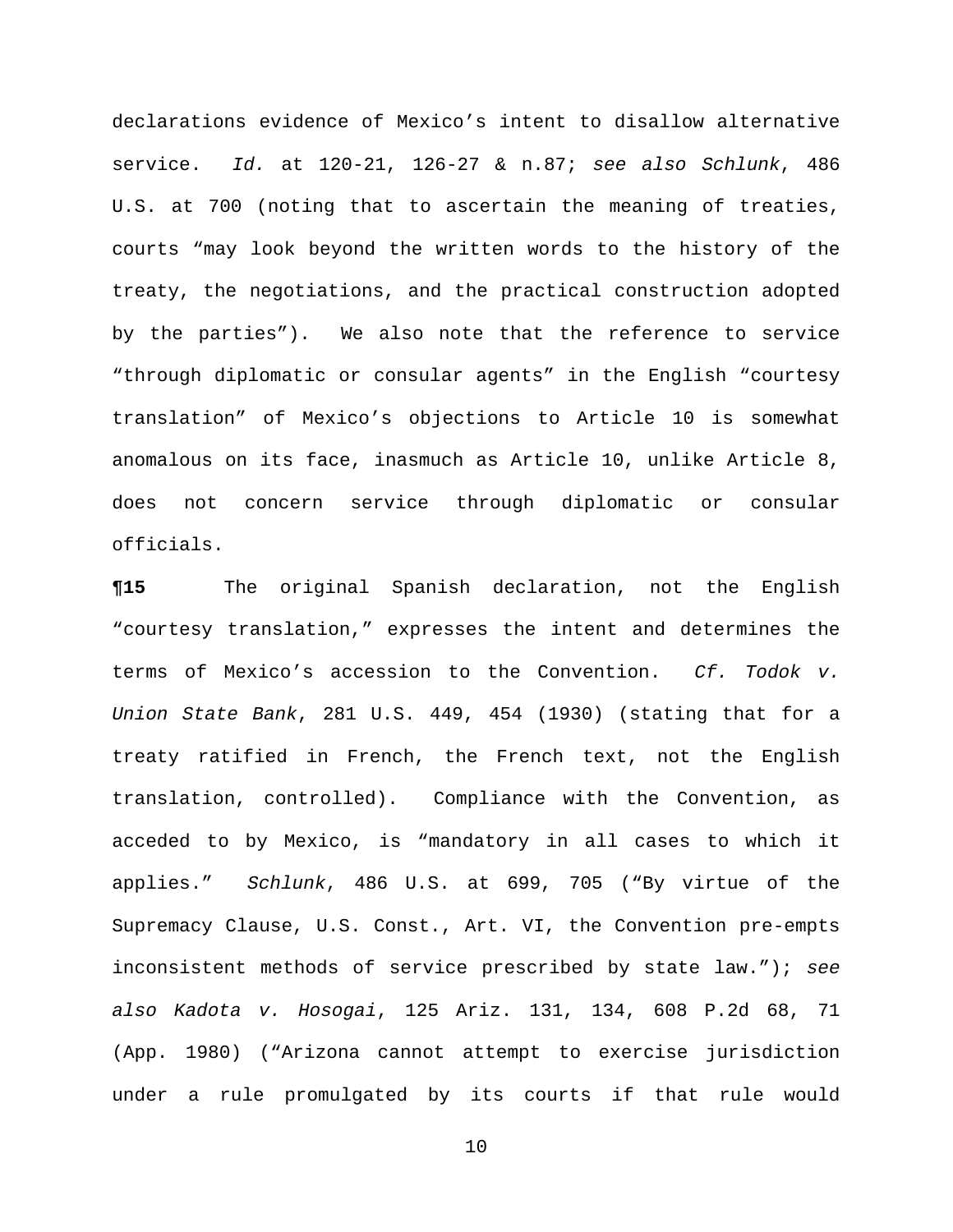violate an international treaty.").

**¶16** Mexico's blanket objection to any alternative methods of service under Articles 8 and 10 renders service through its Ministry of Foreign Affairs the exclusive means available under the Convention. When the Convention applies, alternative service in Mexico through postal channels and email is prohibited, and the superior court erred in ruling otherwise. We recognize that this error may have resulted from the combination of the English mistranslation of Mexico's declarations and the U.S. State Department circular, not revised until after the superior court's ruling, which mistakenly indicated that service may be effected in Mexico by registered mail.

**¶17** The Tribe acknowledges that it has not attempted service through Mexico's Ministry of Foreign Affairs but contends that it has nonetheless validly effected service. The Tribe first argues that the Convention does not apply because Mexican addresses for the Six Defendants are not known. Moreover, noting that the Convention does not determine the validity of service on foreign defendants within the United States, *see Schlunk*, 468 U.S. at 707, the Tribe contends that service was validly effected domestically on either Arturo Rojas Cardona or the attorneys for the Six Defendants, and these persons were authorized to receive service of process on behalf